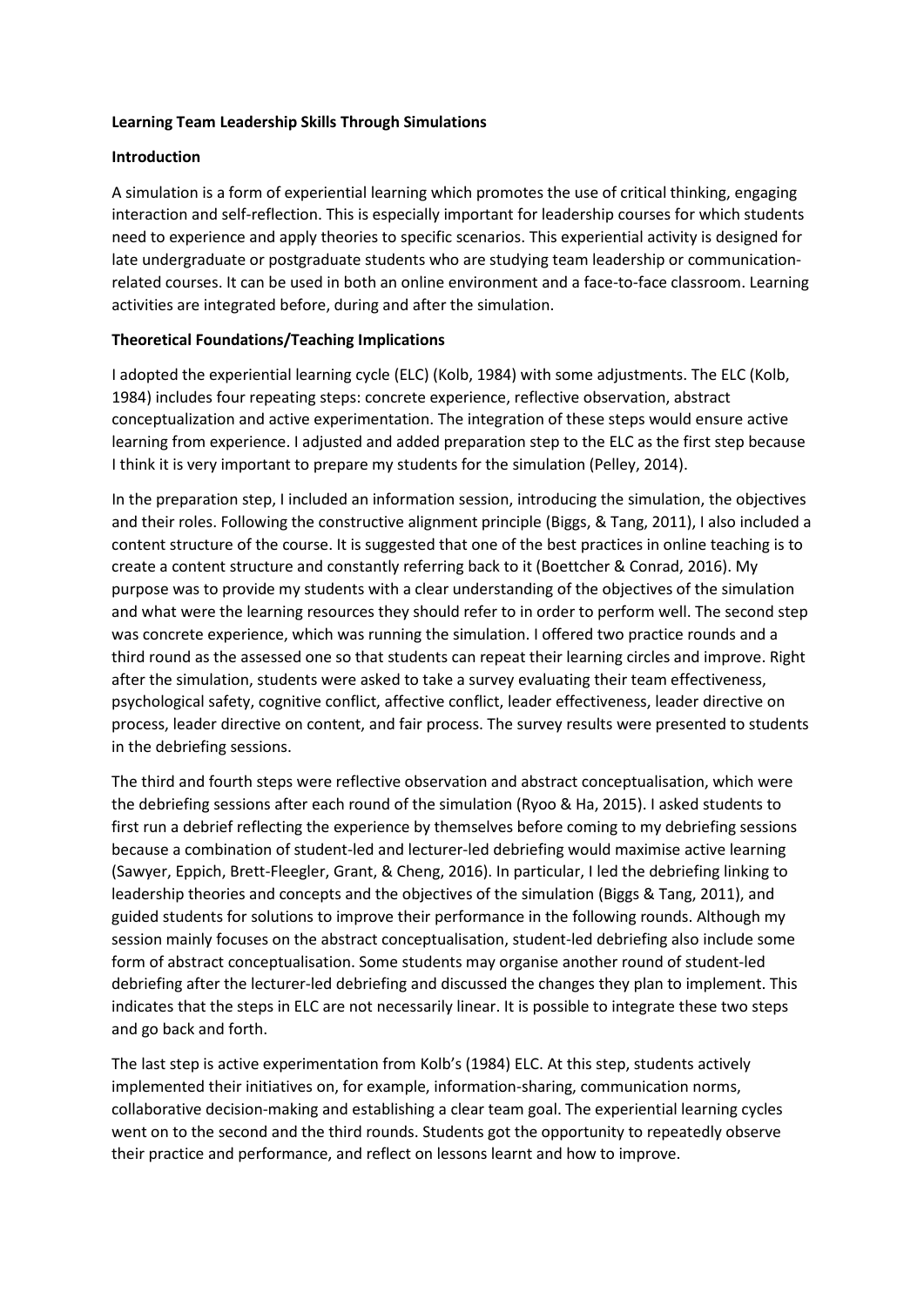After the two practice rounds, students will take the assessed simulation with more difficult challenges different from the practice rounds. The results showed a clear learning curve from students and great improvement they've made –from 69/100 and 76/100 in the first round to 91/100 and 94/100 in the assessed round. The simulation used in the Leading Teams course was very welcomed by students as evidenced by students' feedback: "Everest group activity as an assessment was innovative and actually made me learn more." "The lecturer was well-informed about the content and very inclusive and respectful of students. The Mt Everest simulation was an excellent strategy for seeing in action the strategies and theory learned during the course." "One thing I find really effective in this course is the Simulation activity assessment. This assessment gave us the opportunity to apply all theories in a real situation. This is like assessing our ability beyond the academic writing skills. Because I believe that when you are in the corporate world, the information you get from the sources you read for the academic writing is not as important as the chance you get to apply it in the real situation."

### **Learning Objectives**

The aims of the simulation are to help students understand the nuances of leading effective teams, communication and influence, collaborative decision-making, dealing with conflicts and leading virtual teams. Using simulations in teaching is a great way to inform learning because students experience the activity first-hand, rather than hearing about it or seeing it. They are usually more engaged with each other due to the inter-dependent nature of simulated activities. More importantly, simulations help students take better control of their own learning, build on their knowledge and become an active learner.

#### **Exercise Overview**

This experiential exercise used the Leadership and Team Simulation: Everest V3 designed by Harvard Business Publishing Education. Students were asked to form teams of five member or more to climb Mt Everest in the simulation. Each team member was assigned a role with conflicting goals and they needed to make collaborative decisions to solve the challenges along the way. If there were more than five members in a team, two members can share one role. Shared roles need to make the decision as one role which required more collaborative decision-making skills. There are in total five advances in six days each has different challenges. The first two days have relatively easier challenges that is similar to climbing Mt Everest: the first few days are relatively easier. When climbing higher, team members' energy level and health status would go down and the weather becomes more challenging. Therefore, the main challenges are in the day 3-5 advances. The five advances can be done in one sitting or separated into several days depending on the preference of the team and the teaching environment/purpose.

Team members have their own goals to achieve. They gain scores based on how much they achieve their goals at the end. Many of the individual goals are conflicting. I designed the assessment based on the team performance. Therefore, in some situations, they need to sacrifice their individual goals to achieve a higher team score. They also receive asymmetric information and some times wrong information, so communication and collaborative decision-making is the key to success.

The exercise takes 1.5 to 2 hours if it is done in one sitting with 10-20 minutes for each advance. To set up the simulation, students need to decide which role they will take. I ask them to follow the collaborative decision-making techniques taught in the course to make the decision and explain why they are the best fit for the role. For online students, finding a time to take the simulation together can be a challenge. I therefore set up the platform and communication channel on Microsoft Teams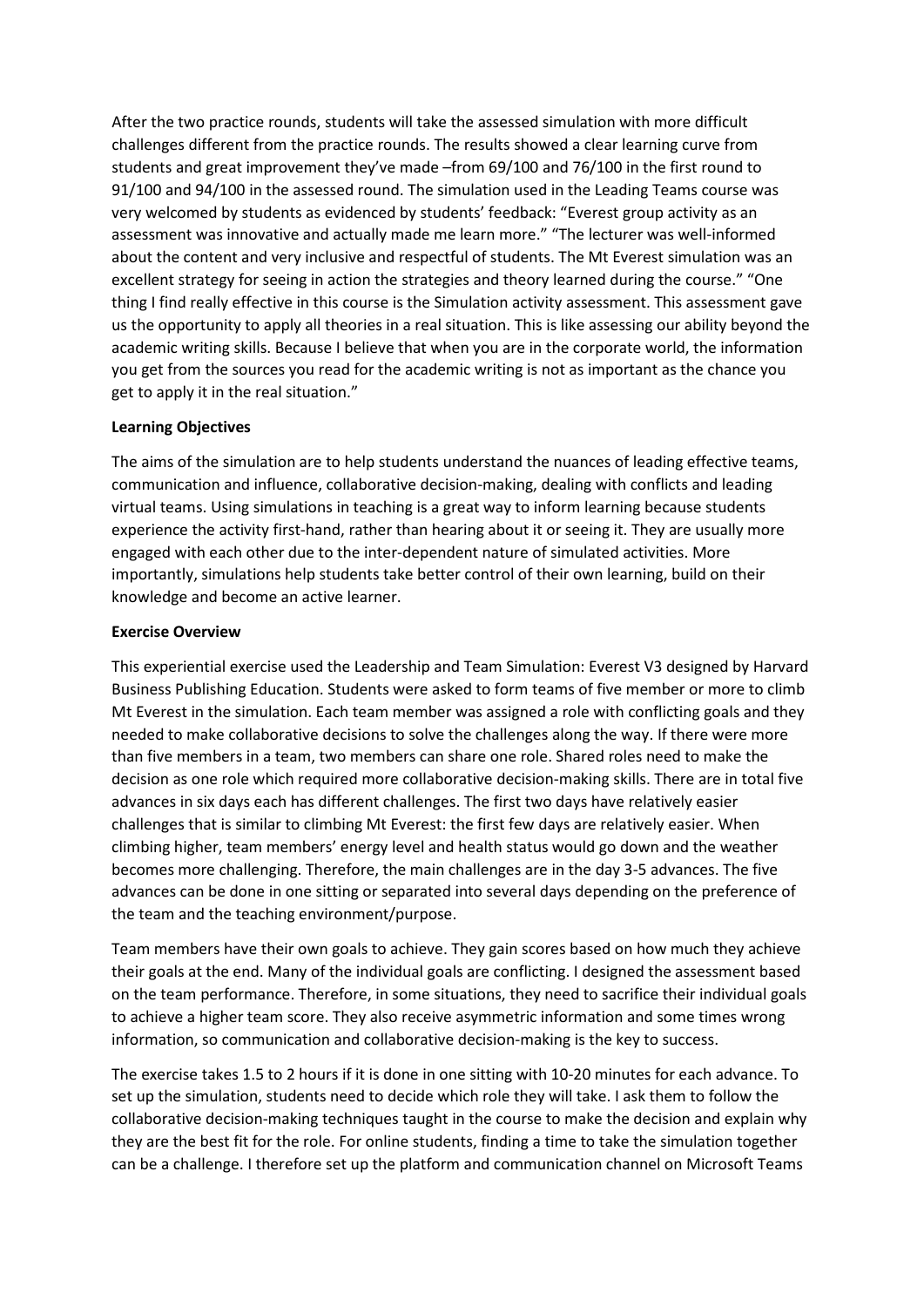and use Polly to select a time suitable for all. They also used the communication channel to solve the challenges and documented their solutions in an Excel Sheet. In the debriefing session, I first ask them to debrief within their team to reflect on what they think worked well and what didn't. After that, we come together to discuss their reflections in class. Following their reflections, I will show the team's score and each member's score. Usually it clearly shows which team member did not do well and I would follow up and ask the reasons. I also show them the survey results on their team effectiveness, psychological safety, cognitive conflict, affective conflict, leader effectiveness, leader directive on process, leader directive on content, and fair process. An important part is asking them to give an example of a moment that show high team effectiveness or poor leader directive on process for instance. Students enjoy the debriefing sessions and will usually schedule another debriefing session to plan for the next round.

# **Session Description**

Before introducing the session content, I will use Mentimeter's live polling function [\(https://www.mentimeter.com/\)](https://www.mentimeter.com/) to understand the audience's familiarity and comfort with the simulation approach. I will also ask the audience what the top three challenges are in using simulations in their classes. For those who haven't used simulations before, they can answer this question based on their understanding. I will create a live word cloud out of the challenges. At the end of the session, I will repeat the questions to see the changes in their familiarity and comfort in using simulations in class and see the changes in the challenges using the live word cloud created.

For the session content, I will present the experiential learning and the adjusted version of Kolb's (1984) experiential learning cycles. Following that, I will introduce the Everest V3 Simulation and how it worked in my class including the learning outcomes, the pre-simulation activities, the simulation process, the debriefing process, the marking criteria(team and individual) and lessons learnt. The session is anticipated to be a 30-minute session.

### **References:**

Barjis, J., Gupta, A., Sharda, R., Bouzdine-Chameeva, T., Lee, P. D., & Verbraeck, A. (2012). Innovative teaching using simulation and virtual environments. *Interdisciplinary Journal of Information, Knowledge, and Management, 7*, 237-255.

Biggs, J. B., & Tang, C. S.K. (2011*). Teaching for quality learning at university: what the student does*. Maidenhead, England: McGraw-Hill.

Boettcher, J. V., & Conrad, R. (2016). *The online teaching survival guide: Simple and practical pedagogical tips*. San Francisco, CA: Jossey-Bass.

Kolb D.A. (1984). *Experiential learning: Experience as the source of learning and development*. Upper Saddle River, NJ: Prentice Hall.

Ryoo, E. N., & Ha, E.-H. (2015). The Importance of Debriefing in Simulation-Based Learning: Comparison Between Debriefing and No Debriefing. *CIN: Computers, Informatics, Nursing, 33*(12), 538-545.

Sawyer, T., Eppich, W., Brett-Fleegler, M., Grant, V., & Cheng, A. (2016). More Than One Way to Debrief: A Critical Review of Healthcare Simulation Debriefing Methods. *Simulation in Healthcare, 11*(3), 209-217.